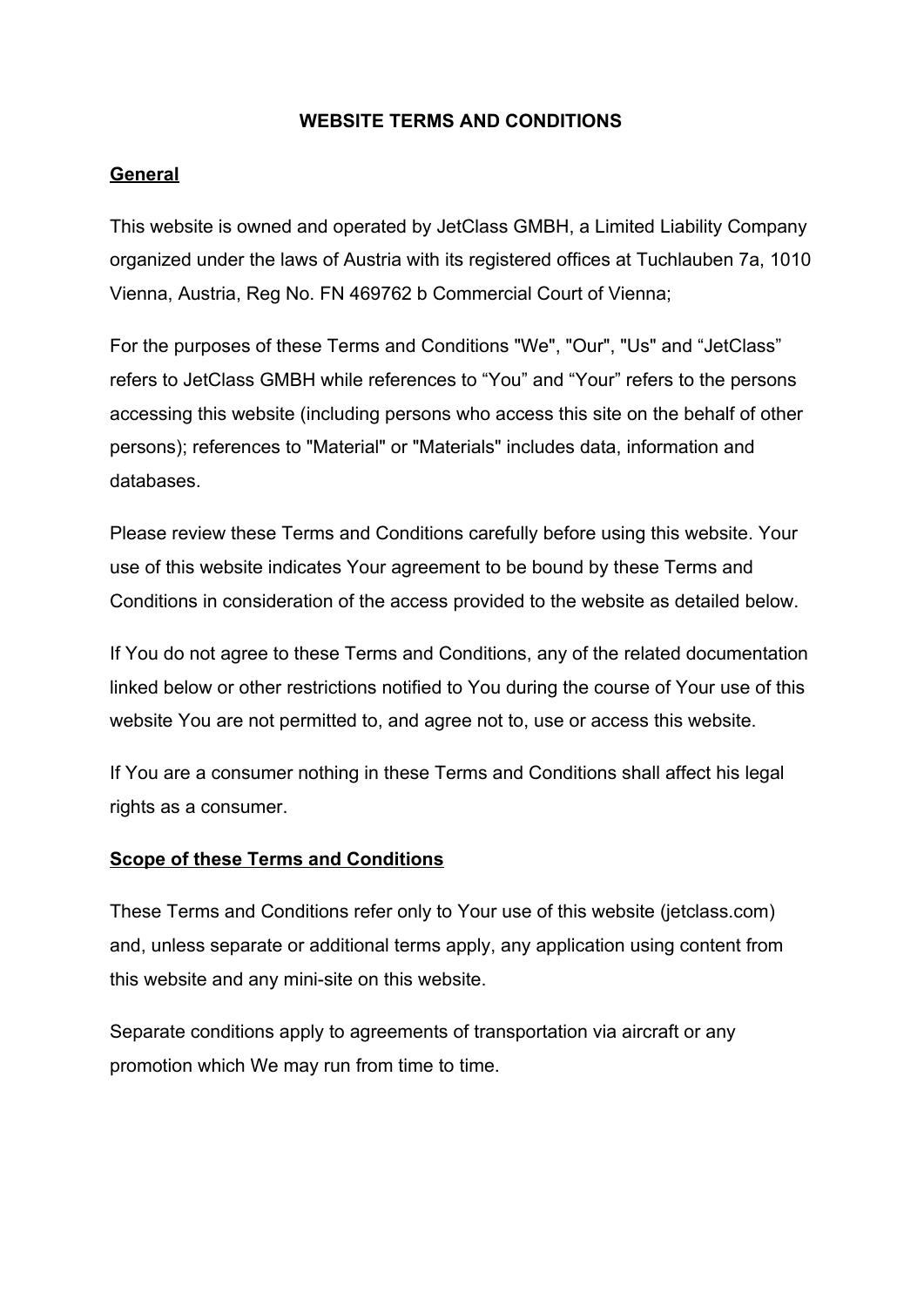If You book a flight on this on this website our General Terms and Conditions apply. *View General Conditions Terms and Conditions*

## **Data protection and cookies**

Any personal information You supply to Us when You use this website will be used in accordance with Our Privacy Policy. Information about Cookies and the use of Cookies on this website is provided on our Cookies page.

# **Proprietary rights**

All Materials on this website, the appearance, organisation and layout of this website, the underlying software code and the underlying data are subject to trade marks, copyright, database rights and other registered and unregistered intellectual property rights which are owned either directly by Us or by Our licensors.

Unless otherwise authorised within these Terms and Conditions, You must not copy, modify, alter, publish, broadcast, distribute, sell or transfer (whether in whole or in part) any Material on this website or the underlying software code or underlying data.

## **Permitted users of this website**

Your use of this website is personal to You. We provide this website solely to permit You to view the availability of Our goods and services and to transact business with Us and for no other purpose.

You are responsible for maintaining the confidentiality of Your website access information (such as user names, passwords and personal identification numbers) and booking data (such as booking references and Your travel itinerary).

You may choose to permit family members, friends or colleagues to access the website on Your behalf by providing website access information and/or booking data to such persons provided that: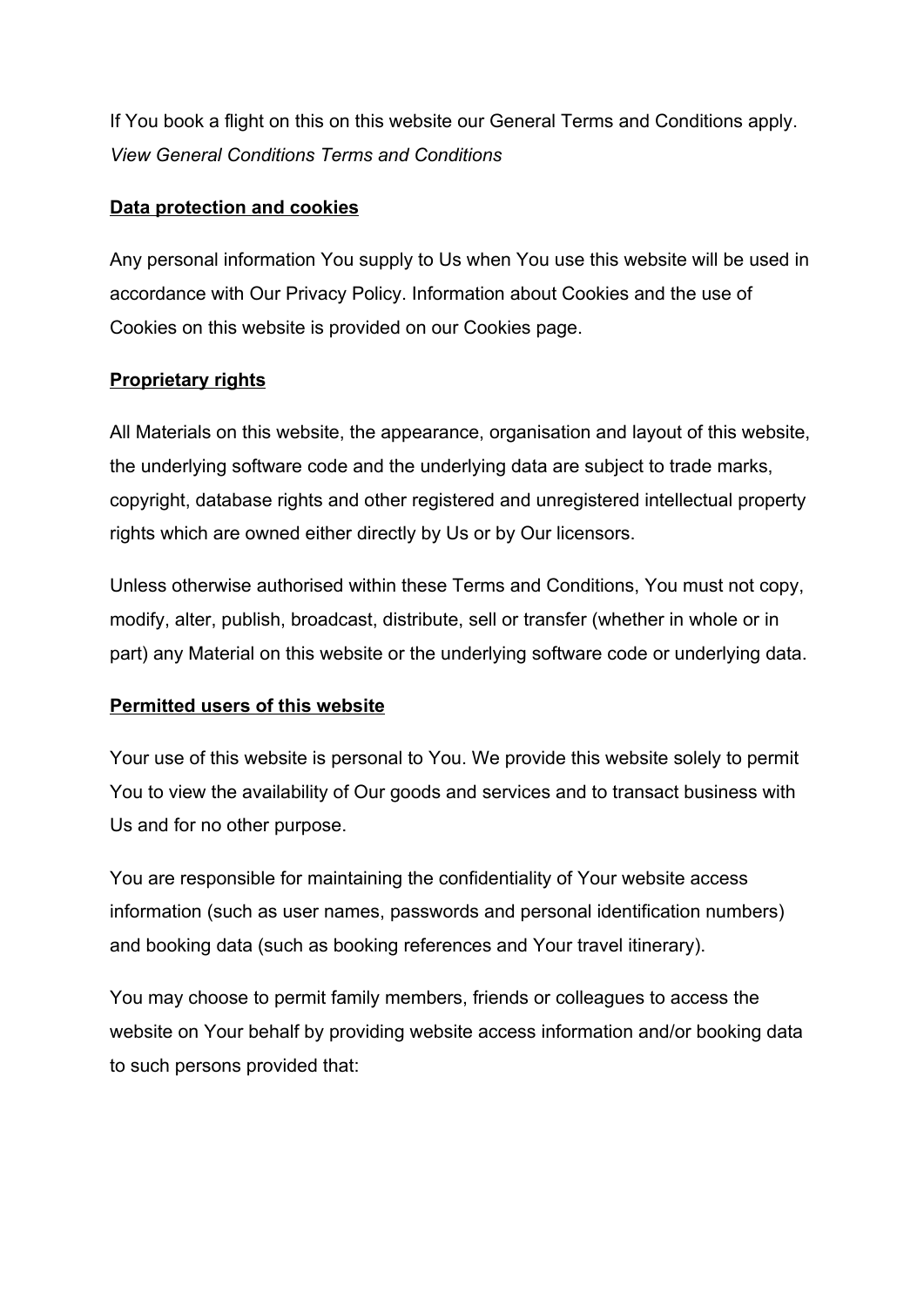You have obtained the consent of any other persons whose booking data or personal data is accessible with Your data (such as a group booking); and

You accept full responsibility for the acts and omissions of that person when accessing the website using the website access information and/or booking data provided by you whether such access is authorised by You or not.

You must not permit access to or use of this website or any of the Material on or obtained from this website to any commercial entity or other organisation providing a service to the public.

# **Security**

If You have reason to believe that Your access to the website is no longer secure (e.g. loss, theft or unauthorized disclosure or use of user names, passwords and personal identification numbers), You must promptly change the affected access information.

## **Appropriate use**

Your access to this website is on a temporary basis, and we reserve the right to withdraw, restrict or amend the services accessibly to You on the website without notice at our absolute discretion.

You may only use this website in accordance with these Terms and Conditions and, in any event, for lawful and proper purposes which includes complying with all applicable laws, regulations and codes of practice within the Austria or other jurisdiction from which You are accessing this website. Except as expressly permitted by Us, You shall not use this website for any purpose.

In particular, You agree that, You must not:

● post, transmit or disseminate any information on or via this website which is or may be harmful, obscene, defamatory or otherwise illegal;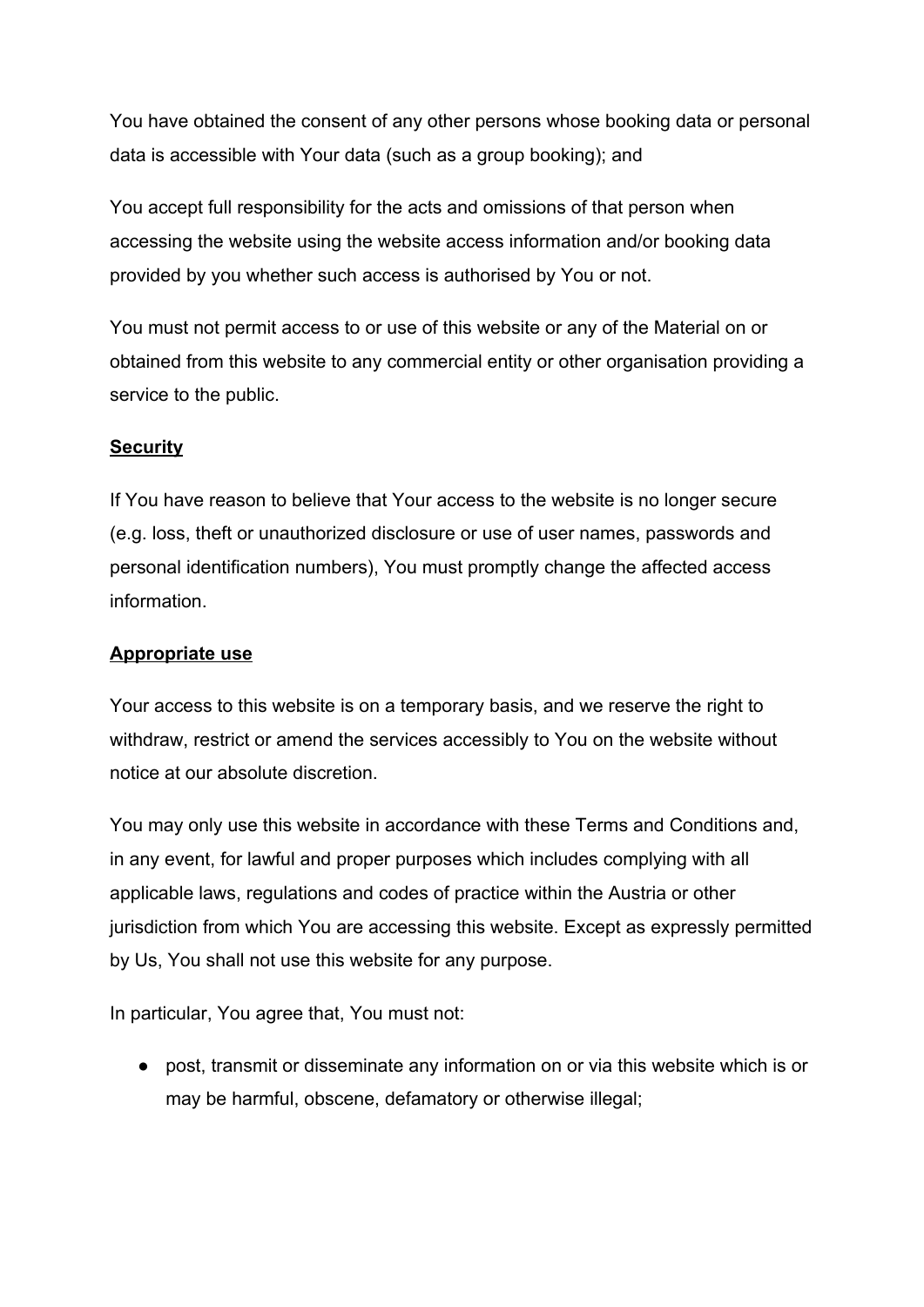- use 'screen scraping', any automated algorithm, device, method, system, software or manual process to access, use, search, copy, monitor or extract Material (in whole or in part) from or through using this website unless We have given Our express written agreement;
- use this website in a manner which causes or may cause an infringement of the rights of any other
- make any unauthorised, false or fraudulent booking
- use any software, routine or device to interfere or attempt to interfere electronically or manually with the operation or functionality of this website including but not limited to uploading or making available files containing corrupt data or viruses via whatever means
- deface, alter or interfere with the front end 'look and feel' of this website or the underlying software code
- take any action that imposes an unreasonable or disproportionately large load on this website or related infrastructure
- permit any automatic registration, logging in or access to any of the Material on the website
- obtain or attempt to obtain unauthorised access, via whatever means, to any of Our networks or accounts or to information about other users
- disclose confidential information of any person or entity including without limitation Our confidential information.

# **Remedies for breach of these Terms and Conditions**

Without prejudice to any of Our other rights (whether at law or otherwise) We reserve the right to:

● cancel Your bookings and purchases without reference to You; and/or

● deny You access to this website and block your access to the website where We believe (in Our absolute discretion) that You (or persons who access this site on your behalf using website access information and/or booking data that You have provided to them) are in breach of any of these Terms and Conditions.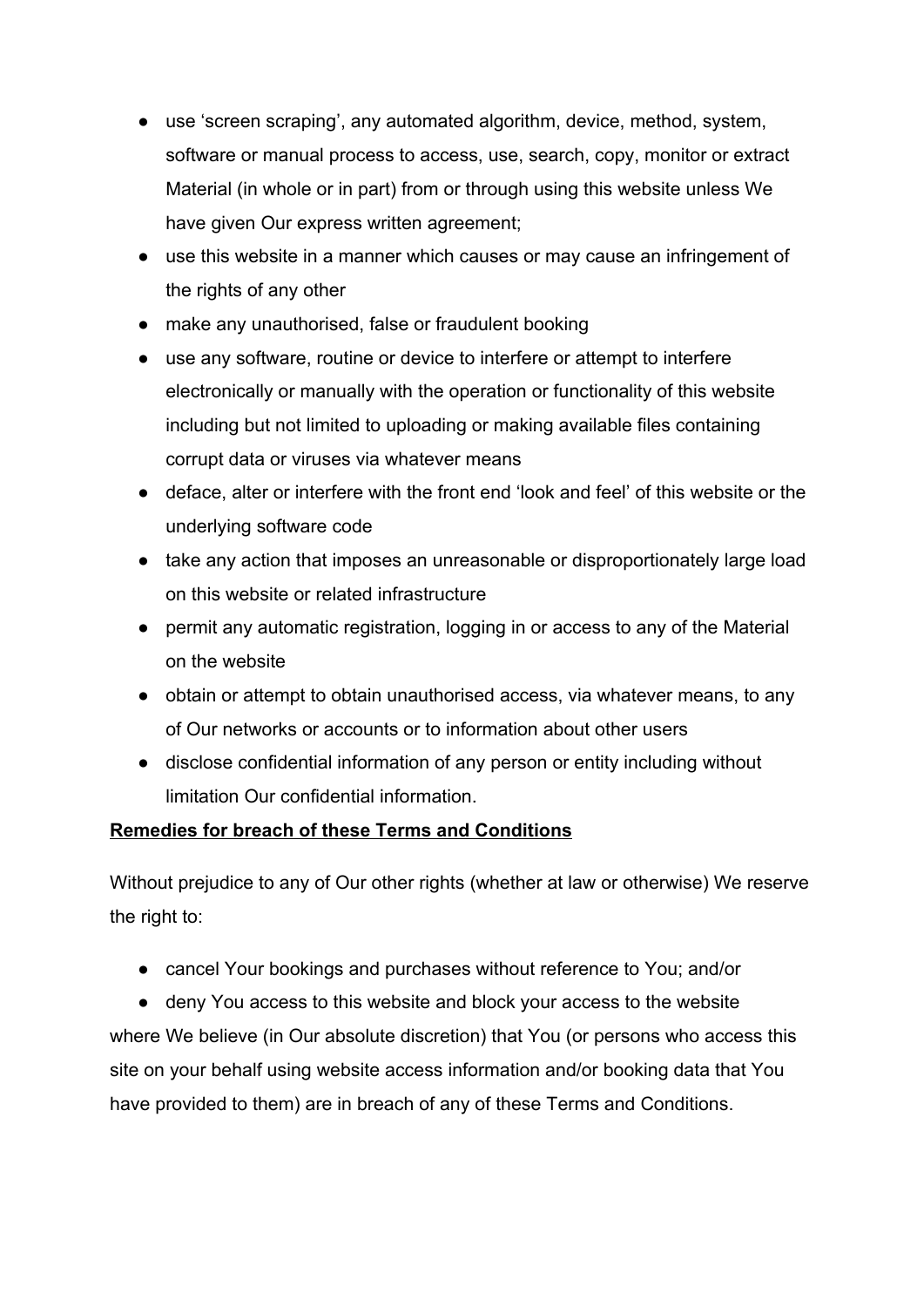## **Changes to this website**

We may make improvements or changes to the information, services, products and other Materials on this website, or terminate this website, at any time without notice. We may also modify these Terms and Conditions at any time, and such modification shall be effective immediately upon posting of the modified Terms and Conditions on this website. Accordingly, Your continued access or use of this website is deemed to be Your acceptance of the modified Terms and Conditions.

### **Links to other websites**

This website may include links to other internet sites. We are not responsible for the information, Material, products or services contained on or accessible through those websites. Your access and use of such websites remains solely at Your own risk.

You may only link to this website with Our express written permission. We expressly reserve the right to withdraw Our consent at any time to a link which in Our sole opinion is inappropriate or controversial.

## **Limitation of liability**

In no event will We be liable for any direct, indirect, special, punitive, exemplary or consequential losses or damages of whatsoever kind arising out of access to, or the use of this website or any information contained in it, including loss of profit and the like whether or not in the contemplation of the parties, whether based on breach of contract, tort (including negligence), product liability or otherwise, even if advised of the possibility of such damages.

Nothing in these Terms and Conditions shall exclude or limit Our liability for death or personal injury caused by negligence or for fraud and fraudulent misrepresentation.

All software products downloaded from any section of this website or via a link pointed to by this website are downloaded, installed, and used totally and entirely at the users own risk.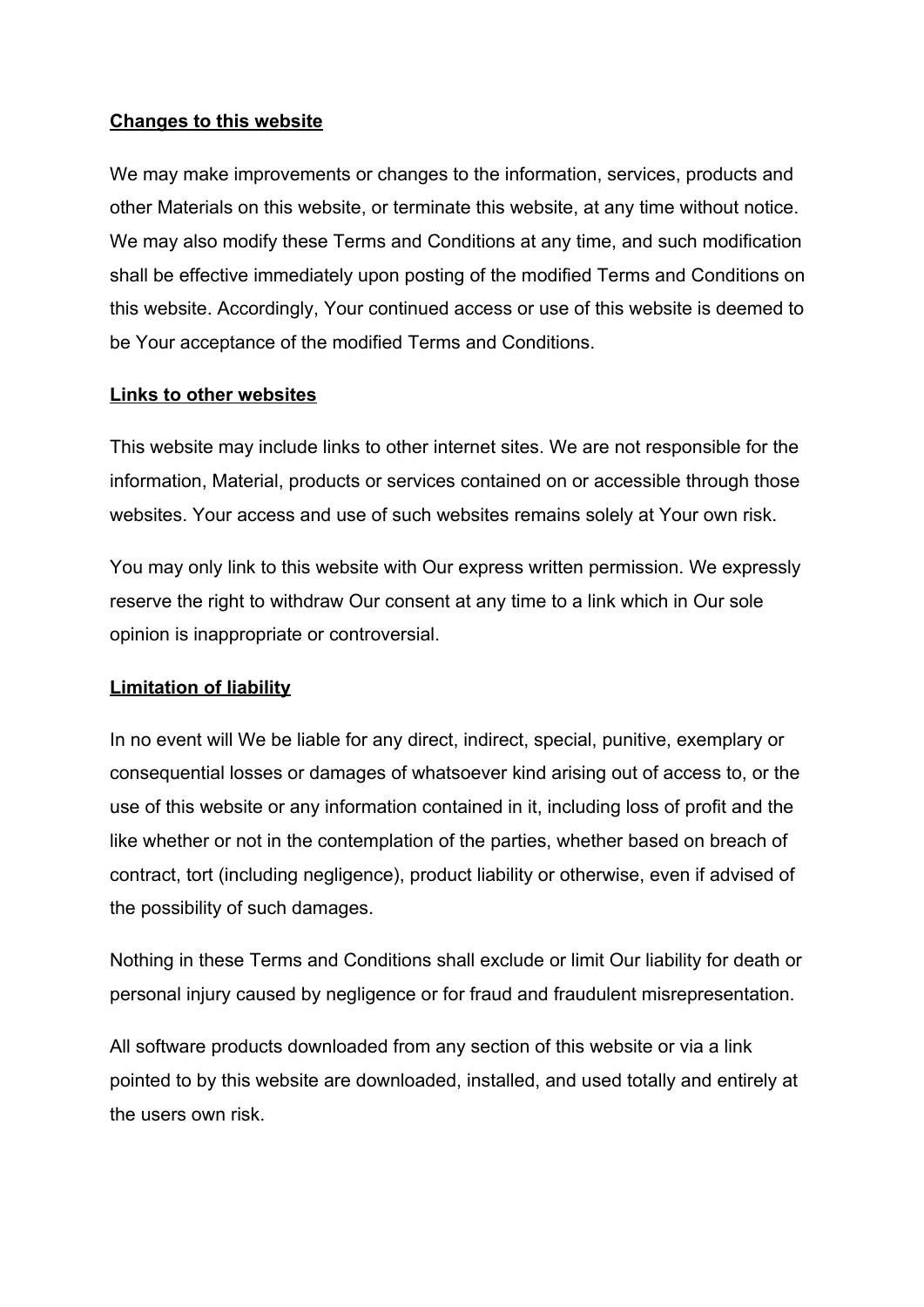## **Disclaimer of warranty**

To the maximum extent permitted by law, We disclaim all implied warranties with regard to the information, services and Materials contained on this website. All such information, services and Materials are provided "as is" and "as available" without warranty of any kind.

JetClass makes no warranty whatsoever for the reliability, stability or any virus-free nature of any software being downloaded from this website, nor for the availability of the download sites where applicable.

# **Indemnification**

You agree to indemnify, defend and hold Us harmless from any liability, loss, claim and expense (including reasonable legal fees) related to Your breach of these Terms and Conditions (including, but not limited to, any breach by persons acting on your behalf who access this site using website access information and/or booking/purchase data that You have provided to them).

## **Applicable law**

The Agreement shall be governed by and construed in accordance with the laws of Austria.

## **Court of jurisdiction**

Any and all disputes arising from or in connection with the Agreement including its formation and validity, shall unless otherwise stated by mandatory law be subject to the exclusive jurisdiction of the competent court for 1010 Vienna, Austria. For legal actions against JetClass by consumers the mandatory legal provisions of the Austrian Consumer Protection Act apply.